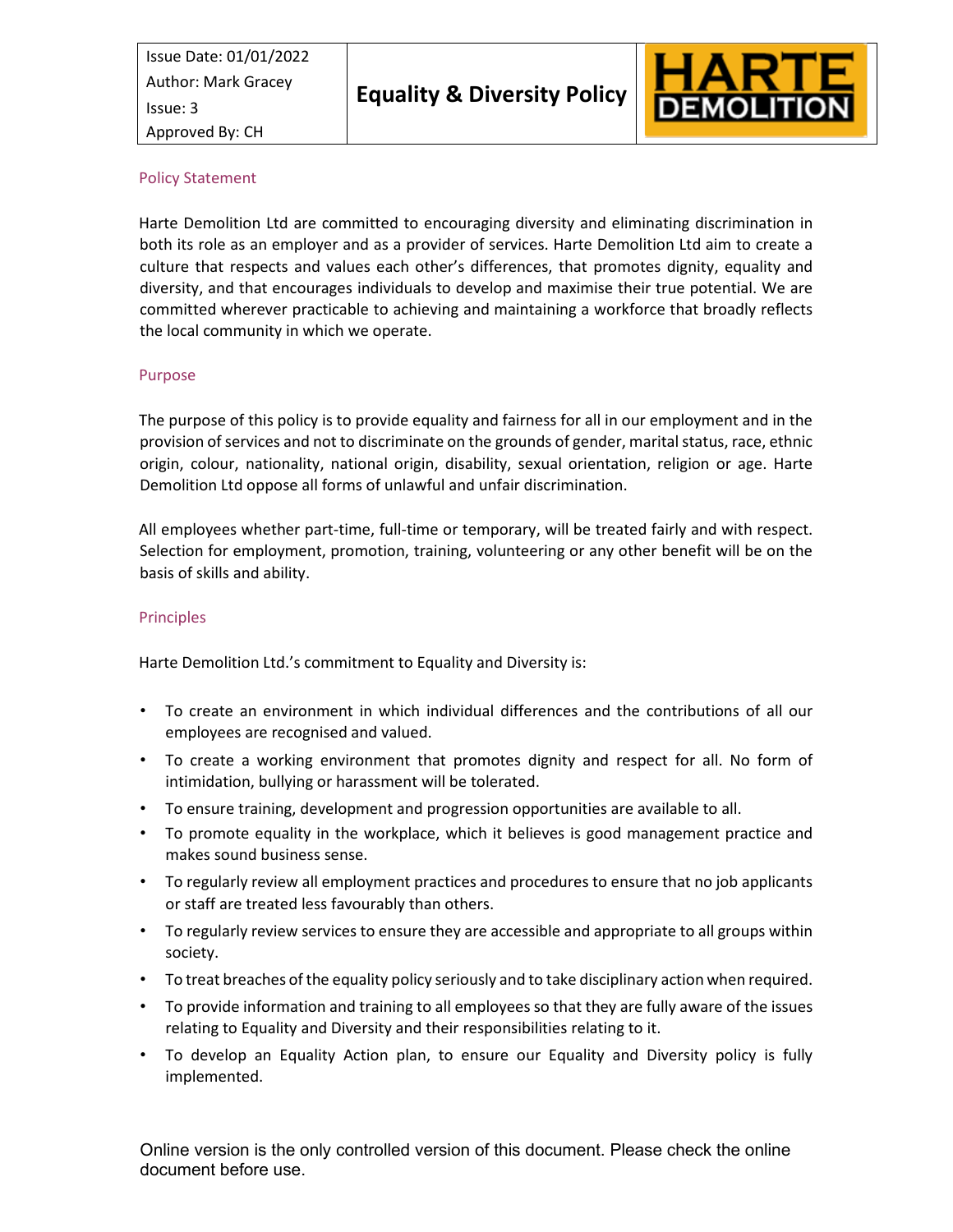

- To ensure the policy is fully supported by the Directors.
- To monitor and review the policy annually.

## Procedures

#### Positive action

Harte Demolition Ltd will act positively in using the Equality and Diversity Policy as a means of making public its commitment to provide equal opportunities to all present and future employees.

Harte Demolition Ltd encourage all employees to apply for suitable opportunities and to seek training for promotion or in particular skills.

The Equality and Diversity Policy forms part of the Staff Handbook and Contract of Employment. Training in Equality and Diversity is provided as part of the Induction Programme.

Any form of discrimination by an employee is treated very seriously and where appropriate will be dealt with using the Disciplinary Procedure.

#### Positive Discrimination

Positive discrimination is illegal and the recruitment of 'quotas' of particular groups is also illegal. Discrimination in selection to achieve or secure a balance of persons of different racial groups is also not allowed under the Race Relations Act 1976.

There is an exception, however, which may be appropriate for certain posts in Harte Demolition Ltd, i.e. when a genuine occupational qualification (GOQ) is necessary or desirable for a Particular group or sex. Both the Race Relations Act 1976 and the Sex Discrimination Act 1975 allow these exceptions.

## Recruitment

## Job descriptions and person specifications

Job descriptions and Person Specifications are prepared for all posts. The job description indicates the responsibilities and tasks to be undertaken by the job holder. The Person Specification describes the qualifications, skills and abilities required.

A list of preferred criteria may also be prepared. Care will be taken to ensure that neither the description nor the specification are discriminatory on the grounds quoted in the Policy Statement.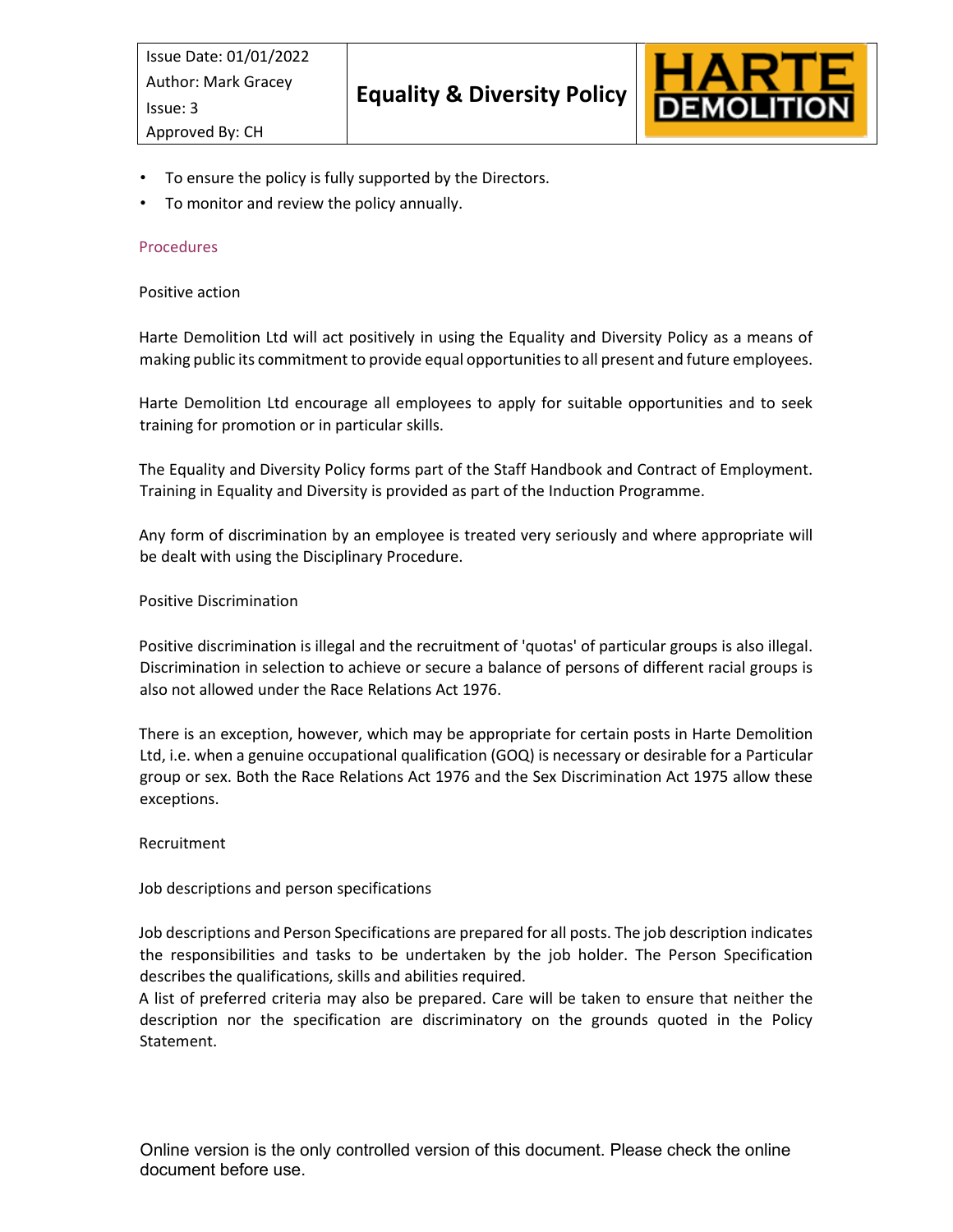

# Advertising

Harte Demolition Ltd will use a range of advertising methods in order to attract the widest pool of appropriate applicants. Vacancies for new and existing jobs will normally be advertised internally and externally. All our advertising will:

- Contain the statement ' Harte Demolition Ltd are an 'Equal Opportunities Employer'.
- Ensure that we do not exclude, discriminate against, or discourage any particular group from applying nor make it difficult for anyone from such a group to apply.
- Refer to the job description and person specification in order give information about the requirements of the job.
- Give clear instructions about obtaining the application pack.

# Applications and short listing

All applicants will be asked to fill out an application form which contains only information essential and relevant to the appointment. Different formats will be made available.

Applications will be short listed by at least 2 people. Short listing will be performed on the basis of objective criteria and the extent to which candidates have shown, in the application form that they meet the required Person Specification and can carry out tasks and responsibilities required of the post-holder. Formal qualifications and standards of literacy and numeracy will only be taken into account when they are recognised as necessary for a particular job.

Short listed candidates will be invited to an interview. Staff and members of the Executive Committee responsible for short-listing, interviewing and selection of candidates will be:

- Clearly informed of selection criteria and the need for their consistent application;
- Given guidance on the effects which generalised assumptions about people from groups quoted in the Policy Statement can have on selection decisions;
- Made aware of the possible misunderstandings that can occur between persons from different cultural backgrounds

## Interviewing

All interviews will be carried out by a minimum of 2 people, the names and gender of interviewees will be made available in advance.

The questions asked will seek to gather objective evidence in support of the job description and person specification. The same questions will be asked of all candidates applying for the job.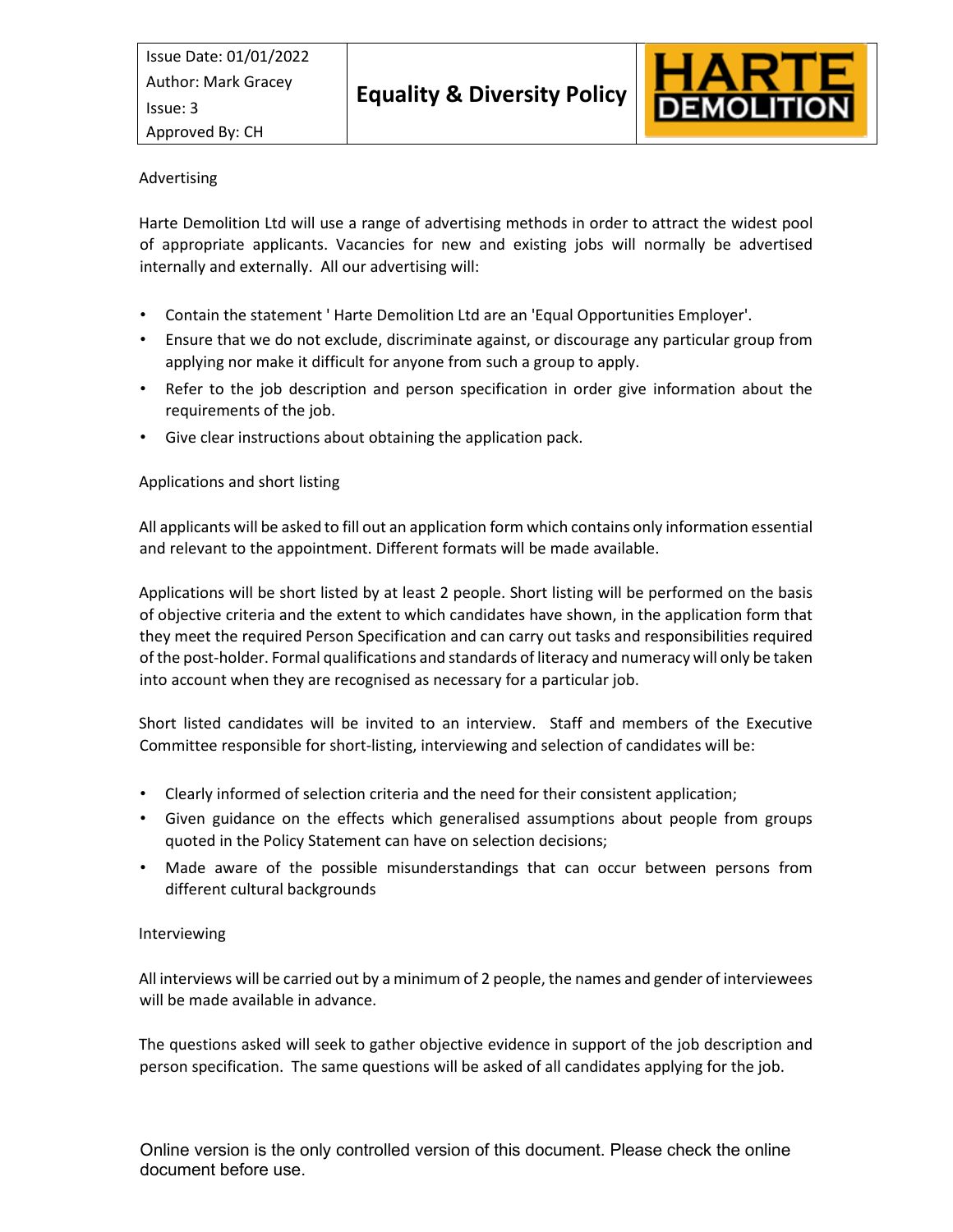

Disabled candidates will be asked if they need support during the interview process or adjustments should they be offered the position.

Notes will be taken, and evidence gathered against the job description and person specification.

All candidates will be asked about their eligibility to work.

## **Selection**

All candidates will be scored against the job description and person specification. The highest scoring applicants will be offered the position.

Offers will be made to successful candidates, subject to satisfactory references and CRB check (where required).

All unsuccessful candidates will be informed of the result of their application and offered brief feedback.

#### Ex-Offenders

Harte Demolition Ltd will not discriminate against ex-offenders with unspent convictions, unless required to do so because of the nature of the post. All applications will be considered on an individual basis.

#### Induction and training

All employees will be required to follow an appropriate induction process to ensure they are equipped to do the job.

All employees, trustees and volunteers will receive training on the Equality and Diversity policy, procedures and action plan as part of their induction.

## Recruitment Monitoring

All applicants will be asked to complete an anonymous monitoring form as part of the application pack (to be returned in a separate envelope).

The 2001 Census categories will be used in order to monitor ethnicity of staff (as recommended by the Commission for Racial Equality). An additional category for Gypsy and Travellers will be included.

The monitoring form will monitor age, race, ethnic origin, religion, gender, marital status, disability.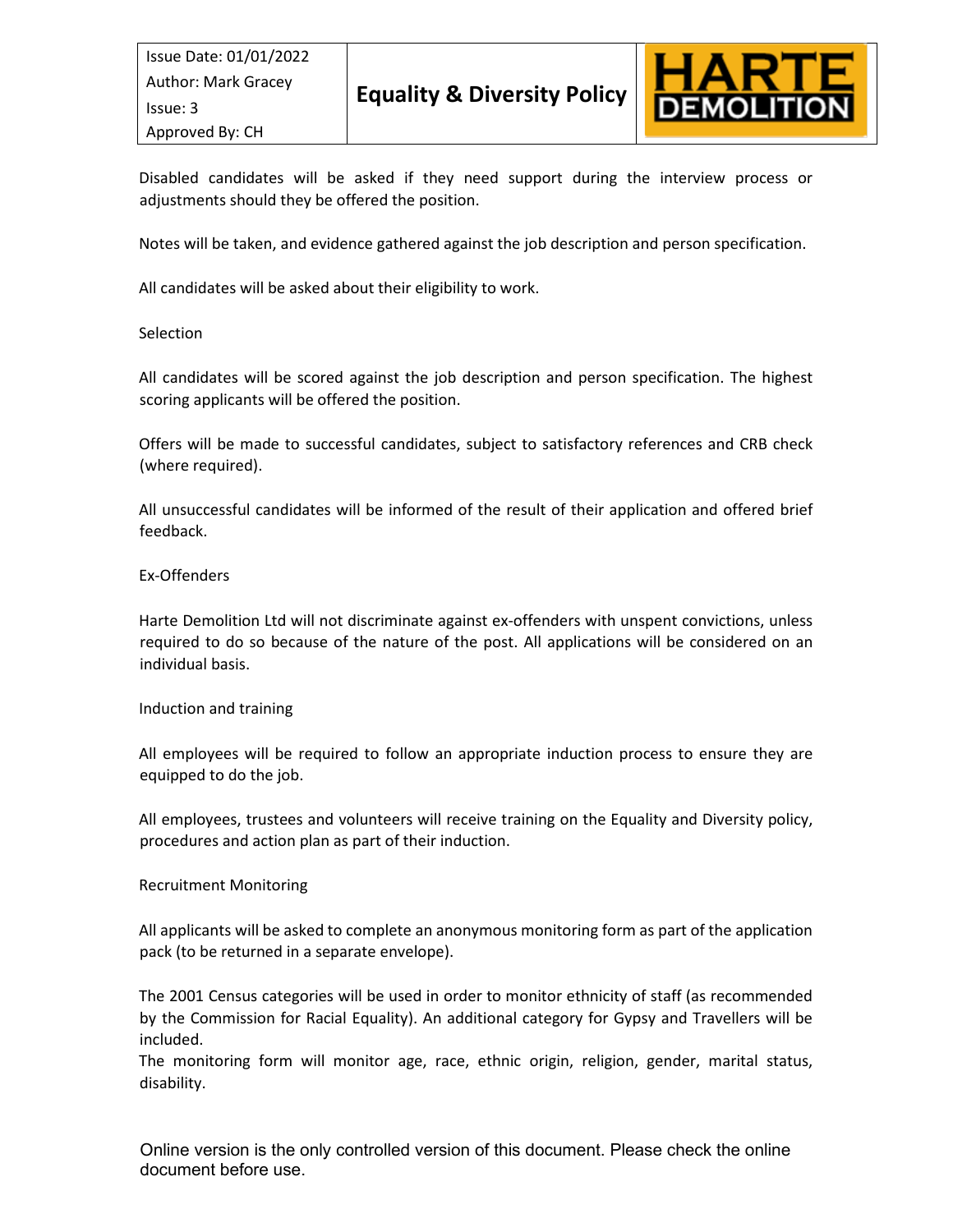

## Flexible working

Harte Demolition Ltd will consider all requests for flexible working arrangements constructively and creatively, taking account of the balancing the needs of the organisation with the needs of the individual employee.

Harte Demolition Ltd will offer a range of flexible working arrangements and will work collaboratively to identify solutions that suit both the individual and the organisation. For further details, see the Flexible Working Policy.

#### Promotion

All vacancies will be advertised internally and externally, where appropriate.

#### **Training**

All employees have access to a wide range of training opportunities which are regularly circulated.

Training opportunities will be discussed during supervision sessions and selection for training will be made on the basis of both the needs of the business set out in the Business Plan and the personal development of the individual.

Special needs and requirements for people with disabilities or caring responsibilities will be taken into account whenever practicable and methods sought to help them overcome disabilities in taking up training opportunities.

Staff with management, recruitment and selection responsibilities will be given guidance in the implementation of the Equal and Diversity Policy to ensure that they understand their position in law and under the Organisation's policy.

Induction training will include an explanation of the Equal Opportunities Policy and a requirement to undertake formal training within the probationary period of employment

Terms and conditions

Annual Leave and Religious Holidays

Harte Demolition Ltd will not ask about an employee's religion and will not discriminate against anyone wishing to celebrate their festivals. Employees are required to use part of their annual holiday entitlement to cover time off for these and must follow the normal holiday booking procedure.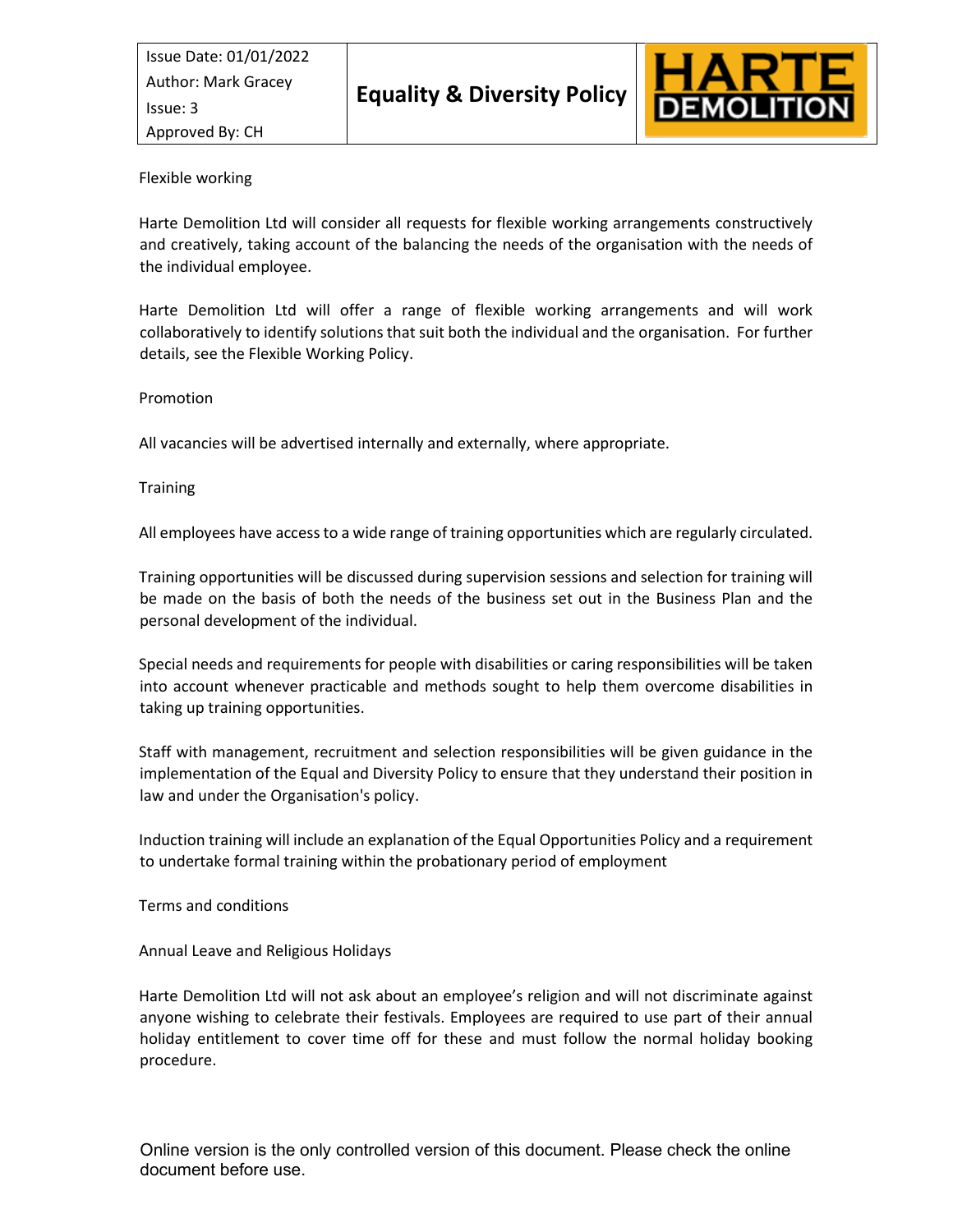Issue Date: 01/01/2022 Issue: 3 Approved By: CH



Cultural and religious needs

Where employees have particular cultural and religious needs, Harte Demolition Ltd will consider whether it is reasonably practicable to meet these needs while maintaining the efficiency of the business.

## People with disabilities

Harte Demolition Ltd will make genuine efforts to recruit people with disabilities and take reasonable steps to make the workplace and individual jobs accessible to people with disabilities.

Harte Demolition Ltd will regularly review its facilities for disabled employees, trustees and volunteers and will try to overcome any problems faced wherever practicable and within reasonable resources available.

Harte Demolition Ltd will ensure that people have maximum access to employment opportunities and to meetings and events, regardless of any disability.

Grievance and Disciplinary Procedures

Harte Demolition Ltd will take seriously any complaints of discrimination and will not victimise people who make such complaints.

Staff will be made aware as part of the induction process of their responsibilities in relation to Equality and Diversity and that discriminatory behaviour will be fully investigated and dealt with using the Disciplinary Procedure.

Bullying and Harassment

Harte Demolition Ltd upholds the right of all employees to be treated with respect and dignity and to work in an atmosphere free of bullying and harassment.

All employees and volunteers are responsible for ensuring that their own behaviour is sensitive to others and for ensuring that they do not condone or support the bullying or harassing behaviour of others.

All complaints of bullying and harassment will be treated seriously and should be raised using the Grievance Procedure. All complaints will be investigated and where appropriate, the Disciplinary Procedures will be followed.